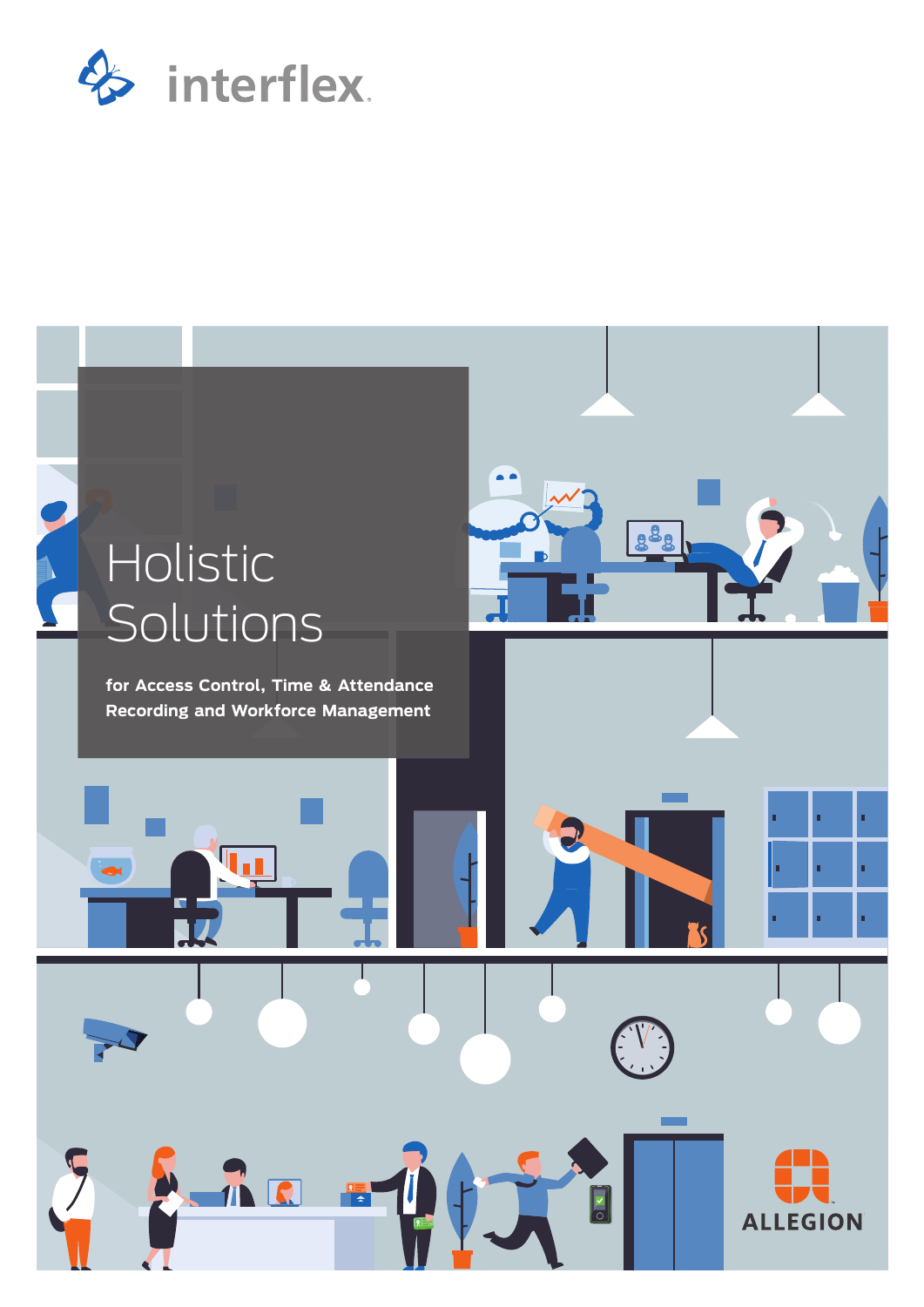# "Customized Solutions for State-of-the-Art Access Control and Time Recording"

#### **You want to move your business forward**

Your goal is to increase the security of your company's access points and to efficiently manage working time as a resource. To do this, you need a partner that you trust completely. You're not looking for a product - you're looking for the right solution. What you need is a complete, no-worries service that will steer you through the entire process, from consultation right through to system maintenance. One of our strengths is our ability to identify your requirements and work with you to develop a customized solution.

### **You require flexibility and efficiency**

Would you like to integrate existing components while simultaneously meeting multiple time management and access security requirements? If you don't want to replace existing hardware for access to your business or for recording working times, our interfaces offer a range of options for fast and easy integration. We also include a large number of modules in your solution, such as visitor management or a Security Control Center.

#### **You demand high standards of a modern system**

In line with the trend for digitalization, you're aiming for total simplicity and convenience for your internal processes. Solutions for smartphones, Employee Self Service and smart visitor management will help you to take the load off your employees and give them more time for other tasks.



#### **You insist on quality**

We use a quality management system certified by TÜV Rheinland and are ISO 9001:2008-compliant. Furthermore, we are ISO 27001:2013 certified in the field of IT security. Whether you have 50 or 100,000 employees, we have been leaders in the field of access control and time recording for more than forty years and will continue to rise to your challenges in the future.

,,,,,,,

Bernhard Sommer General Manager Interflex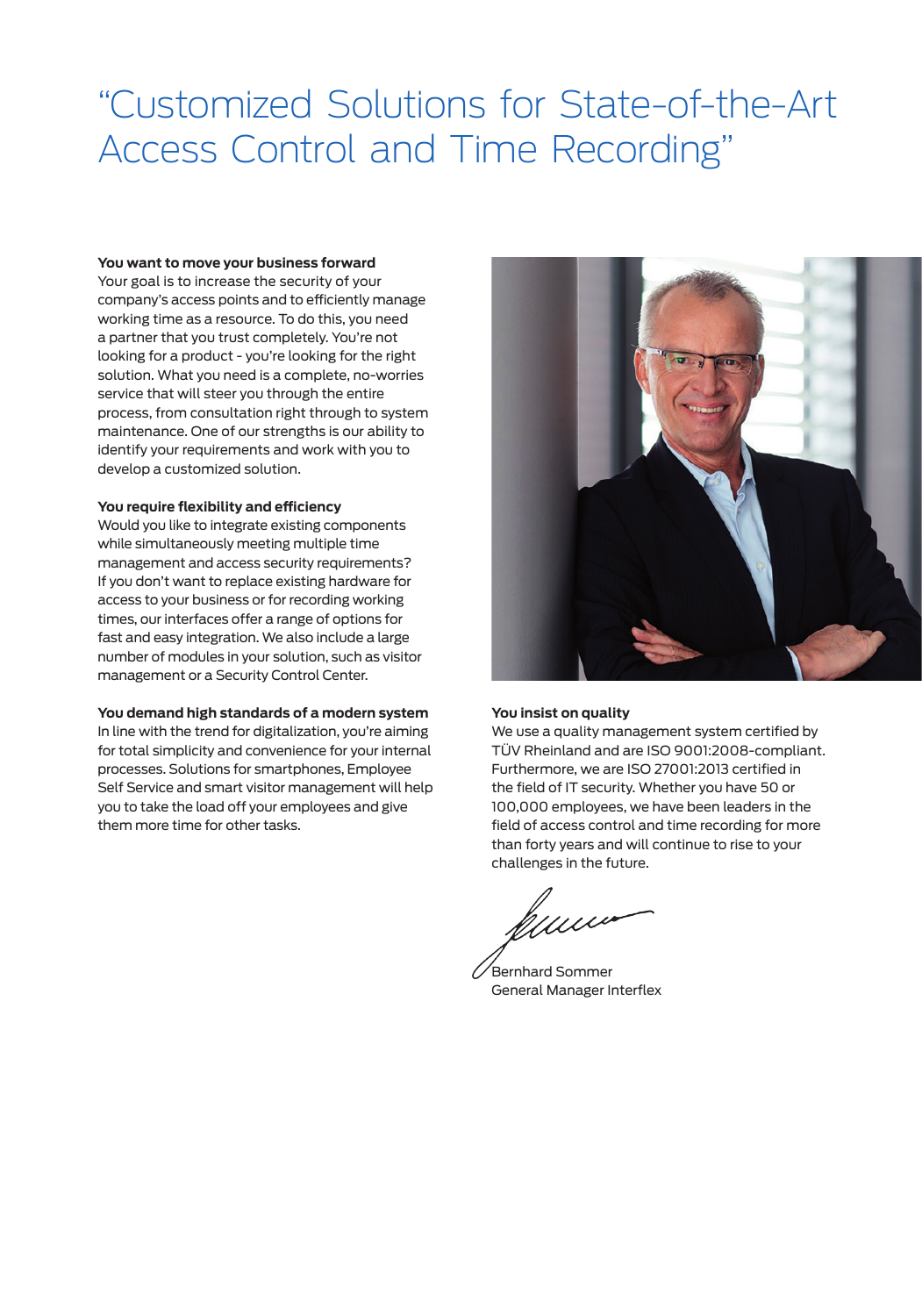